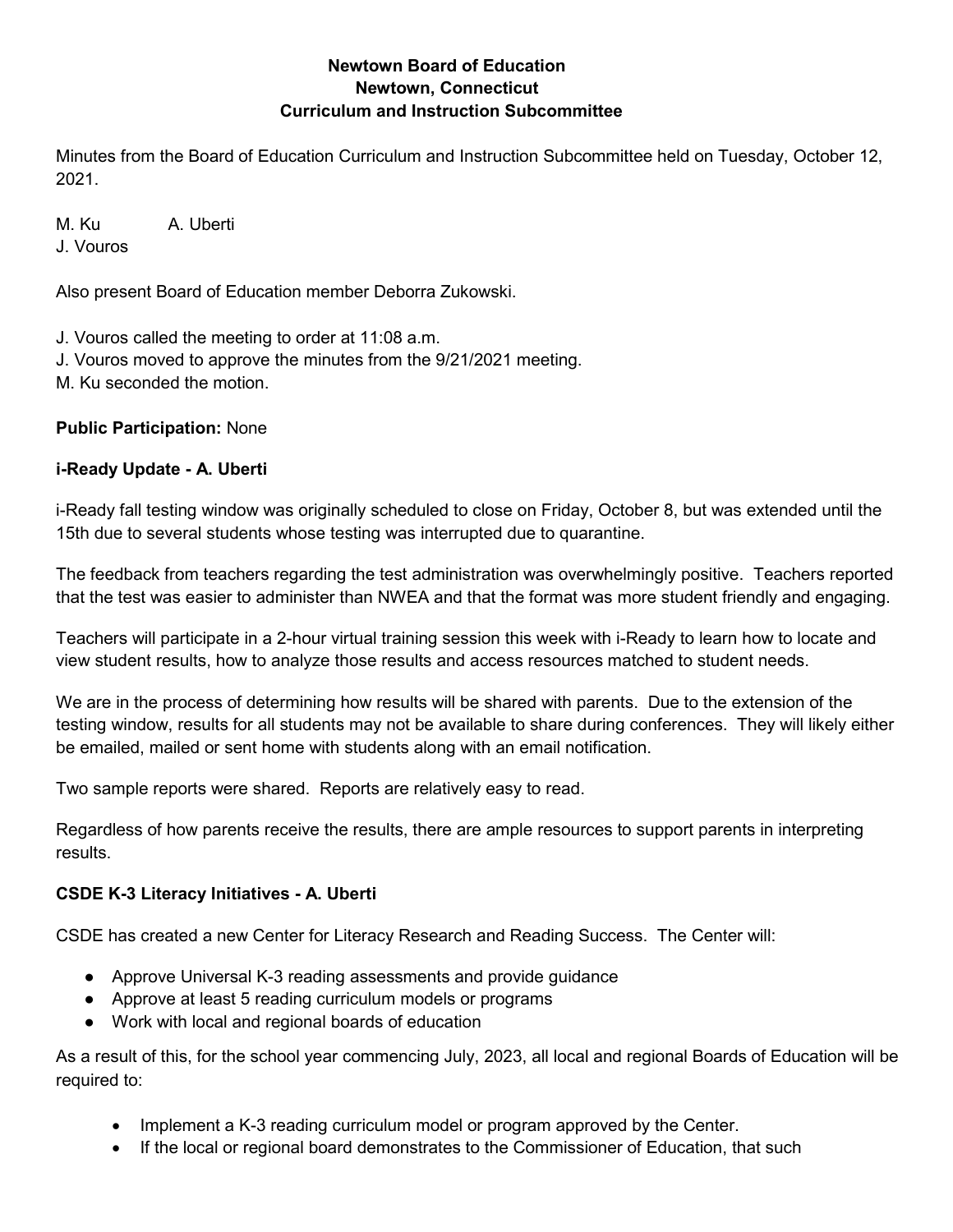board has insufficient resources or funding to implement any of the approved reading curriculum models or programs, the Commissioner shall grant time extension.

- The Commissioner and Center may grant a waiver to local and regional boards of education to implement a model/program other than those approved by Center.
- Use one of the approved Universal K-3 Screening Reading Assessments to identify K-3 students below proficiency in reading.

A. Uberti stated that she anticipates we would have to submit our existing K-3 Literacy to the CSDE for approval at some point. There has been no further information about what requirements might be anticipated but she will be watching closely as more information is provided. It is possible that there will need to be tweaks to our curriculum based on the new requirements once they are released.

As part of the Center's efforts to improve educator's ability to recognize and provide appropriately structured interventions for students with dyslexia, they are working to improve training for new teachers and provide professional development opportunities for existing teachers. Because children with a familial history of dyslexia are at a greater risk for also having the disability, the Center is also developing a voluntary family history questionnaire that can be shared by school districts during the 2022-2023 school year.

### **New Black & Latino Studies Course** - A. Uberti

In December, 2020, the CT State Board of Education approved the African American/Black and Puerto Rican/Latino high school course of studies. This 1 credit, year-long elective, is required to be offered in all school districts in 22-23, by a state law signed in June 2019. As part of the course, students will consider the scope of African American/Black and Puerto Rican/ Latino contributions to U.S. history, society, economy, and culture. It utilizes Connecticut's Social Studies Framework themes and inquiry-based approach.

Rachel Torres, social studies teacher at Newtown High School, has been preparing to teach the course next fall.

A. Uberti is currently working with Amy Deeb, NHS Social Studies Department Chair, to identify what resources will be needed so that they can be included in the next school budget.

For those who may be interested in more, the course is available online: [The African American/Black and](https://files.serc.co/pa1912/20210701-CT%20BL%20Curriculum%20-%20screen%20-%20v1.pdf)  [Puerto Rican/Latino Course of Studies.](https://files.serc.co/pa1912/20210701-CT%20BL%20Curriculum%20-%20screen%20-%20v1.pdf) A 36-minute documentary ["Making History: The creation of a statewide](https://pa1912.serc.co/making-history-the-black-and-latino-studies-documentary/)  [Black and Latino Course of Studies per CT PA 19-12,](https://pa1912.serc.co/making-history-the-black-and-latino-studies-documentary/)" is also available for viewing by the public.

### **Rubicon Atlas Public View - A. Uberti**

A. Uberti has been working to ensure that all of the formal curriculum is available for public view on the District's Curriculum and Instruction page via Rubicon Atlas. Rubicon Atlas is a web-based curriculum mapping and management tool. Listed there is any course for which formal curriculum has been developed. Curricula may have the following designation:

| College Board AP | These are advanced placement courses designed and approved by the<br>College Board that may qualify for college credit. |
|------------------|-------------------------------------------------------------------------------------------------------------------------|
| Pilot            | These courses are newly developed and are currently being piloted.                                                      |